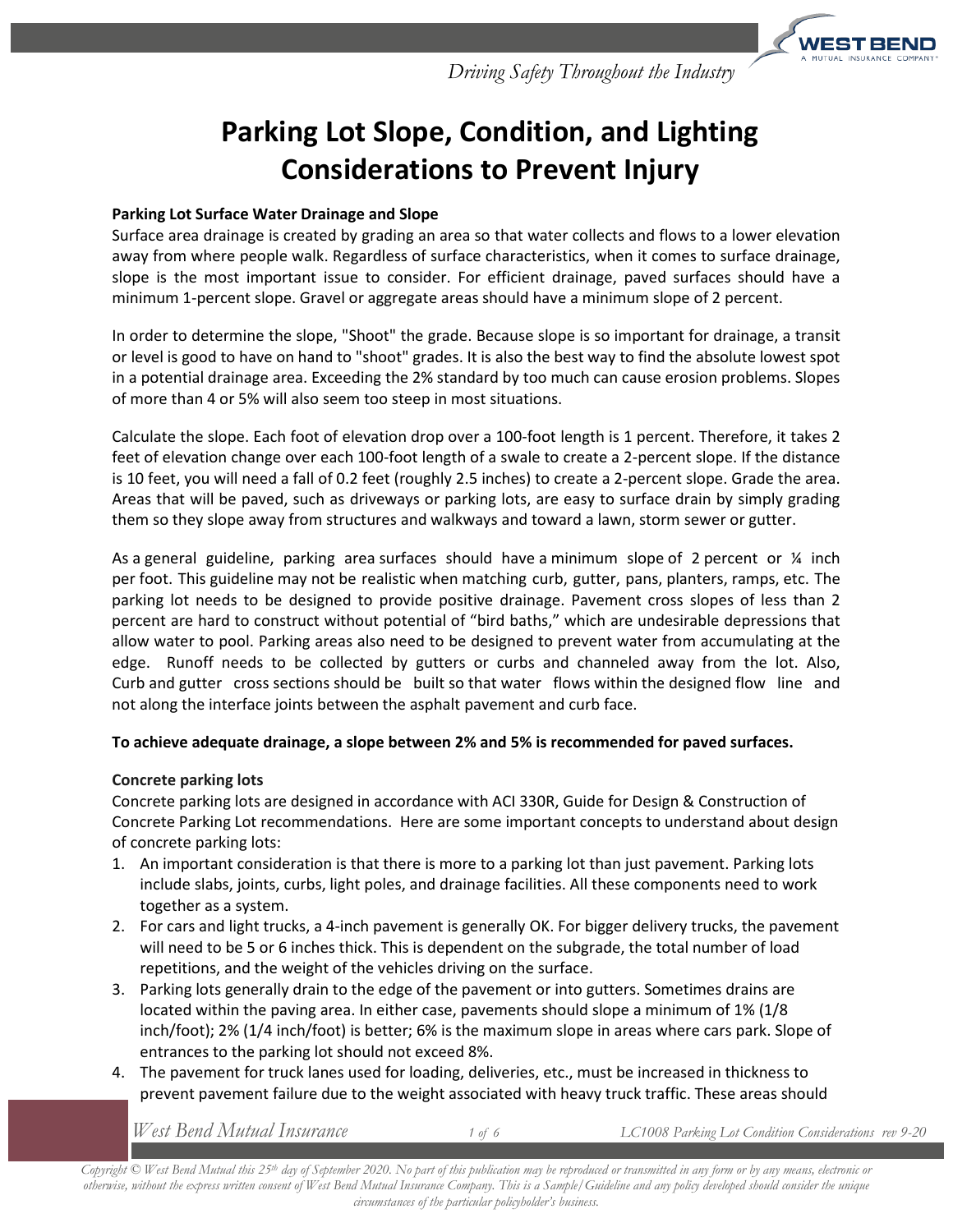

be constructed with asphalt pavement thicknesses that will support this heavier pavement loading, typically a *minimum* of 3" of base asphalt under the surface course and over a 6"-8" aggregate subbase.

#### **Sidewalk Slope**

Sidewalks shall be 6'-0" wide with  $\frac{1}{4}$ " per foot (2%) transverse slope perpendicular to the direction of travel.

#### **Parking lot and pavement condition**

Maintaining pavement is important to optimize water drainage. Pavement inspection is needed to assess the condition of the asphalt and determine needed corrective actions.

#### **Pavement Inspection**

Pavement in need of maintenance or repair can exhibit any or all of these conditions:

#### **Raveling**

This is the progressive separation of aggregate particles in a pavement from the surface downward. Usually, the fine aggregate comes off first and leaves little "pock marks" in the pavement surface. As the process continues, larger and larger particles are broken free, and the pavement soon has the rough and jagged appearance typical of surface erosion. Raveling can result from lack of compaction during construction, construction during wet or cold weather, dirty or disintegrating aggregate, poor mix design, or extrinsic damage to the pavement.

#### **Alligator Cracks**

These are interconnected cracks forming a series of small blocks resembling an alligator's skin or chicken wire. In most cases, alligator cracking is caused by excessive deflection of the surface over unstable sub grade or lower courses of the pavement. The unstable support usually is the result of saturated granular bases or sub grade. The affected areas are usually not large. They can cover entire sections of a pavement, and when this happens, it usually is due to repeated heavy loadings exceeding the strength of the pavement.

#### **Upheaval**

Upheaval is the localized upward displacement of a pavement due to swelling of the sub grade or some portion of the pavement structure. Upheaval may also be caused by the swelling effect of moisture on expansive soils.

#### **Pot Holes**

These are bowl-shaped holes of various sizes in the pavement, resulting from localized disintegration of the pavement under traffic. Contributory factors can be improper asphalt mix design, insufficient pavement thickness, or poor drainage. Also, potholes may simply be the result of neglecting other types of pavement distress.

#### **Grade Depressions**

Depressions are localized low areas of limited size that may or may not be accompanied by cracking. They may be caused by traffic heavier than that for which the pavement was designed, by settlement of the lower pavement layers, or by poor construction methods. A depressed, cracked area frequently denotes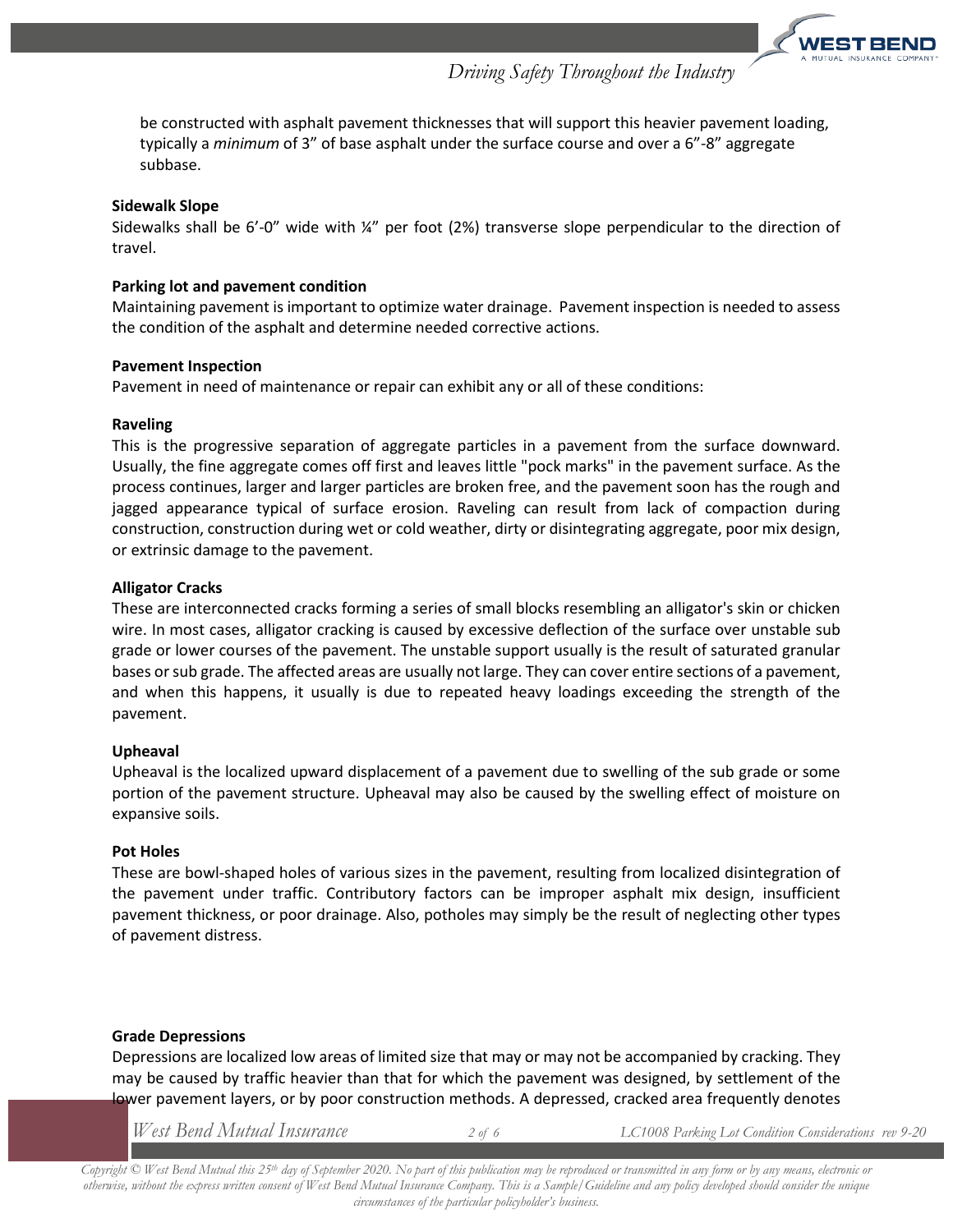

a plastic failure in the base or sub grade. A cracked area without permanent deformation often indicates an elastic movement in the pavement structure.

#### **Effects of Tree Roots**

This is either an upheaval situation in which the growth of the tree roots pushes the pavement up or a depression due to the trees removing moisture from the soils under the pavement.

#### **Corrective Actions to repair asphalt**

These are some typical cases of pavement maintenance requirements, and the proper methods of correcting the condition.

#### **Pavement in Good Condition**

Typically, a pavement in good condition might exhibit fine cracking, and some raveling of the fine aggregate; the ordinary effects of some wear and tear. The remedy for this condition is the application of a light seal coat, such as a fog seal or an emulsified asphalt slurry seal. For parking lots, seal coating shall consist of two coats of coal tar asphalt sealer with eight pounds per gallon of concentrate sand aggregate and 5% latex additive. Seal coat should be allowed to cure for a minimum of 24 hours before restriping and marking. All newly paved lots should be seal coated within 12 months of completion and every three years thereafter to maximize the life of the pavement.

#### **Pavement in Fair Condition**

Such a pavement is characterized by random cracks of up to 13 mm (1/2 in.) in width, and raveled aggregate. Seal these cracks by:

If needed, rout out the crack to the sealant manufacturers' specifications for width to depth ratio. Clean the crack using wire brushing, high-pressure air, sandblasting, hot air blasting, or high-pressure water. This is a key step to crack sealing or filling. If the crack is not thoroughly cleaned the sealant will not adhere to the sides. Thoroughly dry the crack before sealing.

After removing the old sealant and/or cleaning the cracks, check them for depth. Generally if they are over 19mm (3/4 in.) deep a backer rod is used to conserve sealant. The backer rod should be a compressible, non-shrinking, non-absorbent material with a melting point higher than the sealant temperature. The backer rod should be about 25% wider than the crack so it doesn't slip down, or float out after installing the sealant.

Immediately before applying the sealant, inspect the cracks to ensure they are clean, dry and any backer material is properly installed. If the cracks have been left unsealed for any period of time, clean them out with compressed air before sealing them. The sealant should be applied from the bottom to the top of the crack to prevent air bubbles from forming and creating a weak spot in the sealant. Use a sealant kettle that has an injection wand for the best results. To prevent tracking the sealant should be left about 3 to 6 mm (1/8 to 1/4 in.) below the top of the crack. Use a squeegee to remove any excess sealant on the pavement surface.

#### **Pavement in Poor Condition**

This pavement may display random cracks, raveled aggregate, depressions, alligator cracks, potholes, and perhaps upheaval. Repairs these areas by:

First, areas of local distress such as areas containing alligator cracks, potholes, and upheavals should be repaired. This is accomplished by constructing a Full-Depth asphalt patch. Following the repair of local

*West Bend Mutual Insurance 3 of 6 LC1008 Parking Lot Condition Considerations rev 9-20*

*Copyright © West Bend Mutual this 25th day of September 2020. No part of this publication may be reproduced or transmitted in any form or by any means, electronic or otherwise, without the express written consent of West Bend Mutual Insurance Company. This is a Sample/Guideline and any policy developed should consider the unique circumstances of the particular policyholder's business.*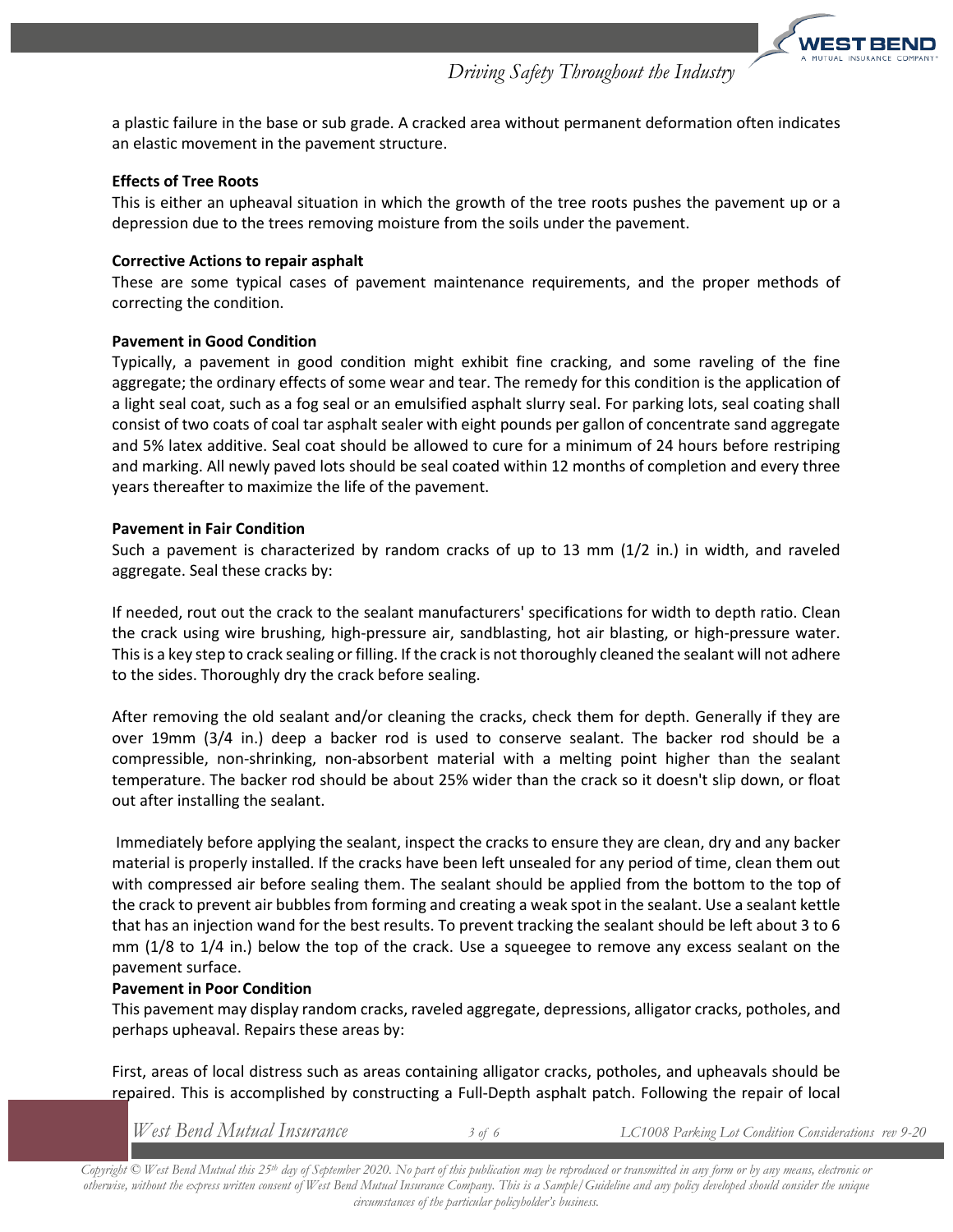distress, cracks should be filled. Depressed areas should be restored to the proper cross-section by applying a leveling or wedge course. This is an asphalt layer of variable thickness, specifically intended to eliminate irregularities in the contour of an existing surface prior to an overlay. Finally, an asphalt overlay or slurry seal should be applied.

#### **Parking Lot Lighting**

Lighting systems are to be designed to conform to Illuminating Engineering Society of North America (IESNA) requirements, to the International Dark-Sky Association (IDA) recommendations, and to the following criteria:

**General:** All parking lot lighting will utilize a standard luminaire and pole height.

**Illumination Level within the Parking Lots:** Illumination levels at any point across the parking lot must not be greater than 6.0 foot-candles in the horizontal plane, and must not exceed 0.5 vertical foot-candles. All points across the interior of the parking lot must have an illumination level greater than 3.0 footcandles. Illumination in low traffic areas must not fall below the 2.5 foot-candles level.

**Illumination Level Beyond Parking Lot Perimeter:** Illumination attributable to a parking lot lighting system should not exceed 0.5 horizontal foot-candles beyond the perimeter of the parking lot.

**Illumination Level at High Traffic Areas:** Illumination levels at entrances, exits, loading zones and collector lanes of parking areas should be greater than twice the illumination of the adjacent parking area or the adjoining street, whichever is greater.

**Illumination Uniformity Ratio:** The illumination uniformity ratio should not exceed 3:1, average to minimum, or 4:1 maximum to minimum. The use of unnecessarily high wattage lights can actually lead to a less secure environment by creating dark pockets just outside the range of the lights.

**Glare Control:** Lighting should be designed to protect against glare onto public rights-of-way that could impair the vision of motorists. Lighting adjacent to buildings and/or residential districts must be arranged so that the luminaires have a sharp cutoff at no greater than 78 degrees vertical angle above nadir. Not more than five percent of the total lamp lumens can project above 78 degrees vertical.

**Spillover:** In the ideal case, all exterior light would be shielded from adjacent properties by existing vegetation, thick evergreen vegetated buffers, berms, walls or fences, and/or the use of directional lighting, lighting shields, special fixtures, timing devices, appropriate light densities, luminaries, and mountings at established heights. A design objective for all parking lots is for outdoor lighting to be designed and located such that the maximum illumination measured in foot-candles at the property line shall not exceed 0.5 onto adjacent residential sites and 1.0 onto adjacent commercial sites and public rights-of-way.

**Orientation:** The intent of parking lot lighting is to minimize or eliminate light directed upward. Light emitted at angles of 80 degrees higher (where straight down is 0 degrees) fails to produce useful illumination on horizontal surfaces in open areas. At these high angles, light produces significant glare, light pollution, and energy waste. Light above 90 degrees is totally wasted and produces undesirable sky glow.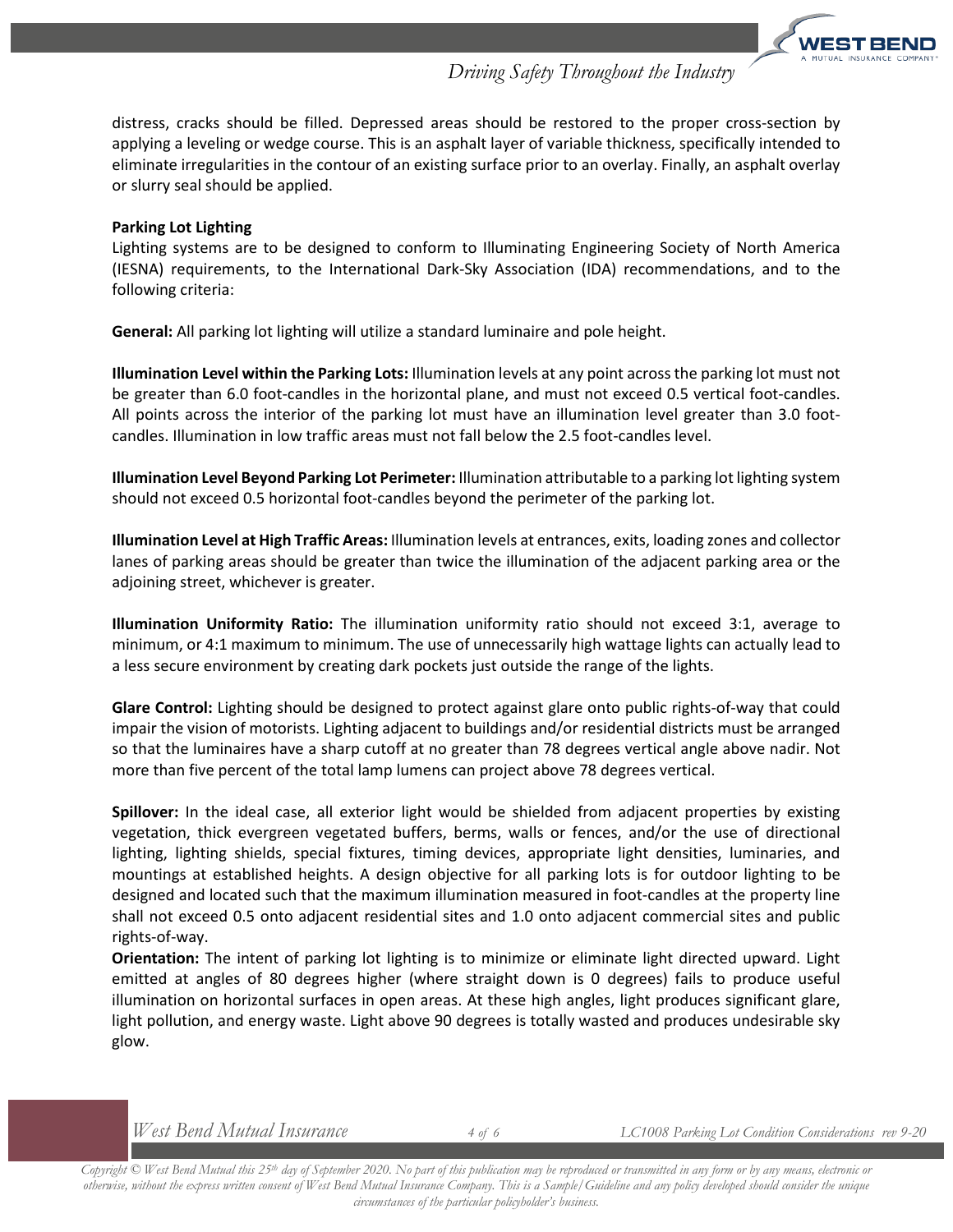**Placement:** The placement of light poles within raised curb planter areas is encouraged, but conflicts with parking lot trees, which can obscure the lighting, should be avoided. The distance separating lights will be determined by the geometry of the parking lot and the requirement to satisfy illumination levels.

**Control:** Lighting must be designed to interface with a control system such as photocells. Each lighting circuit must be equipped with a manual over-ride switch.

#### **Parking lot lighting**

The lighting for a parking lot is dependent upon the type of building or site that it supports as well as the surrounding area of the site. The Illuminating Engineering Society of North America (IES) recommends light levels for basic parking lots and higher light levels for parking facilities where enhanced security is required. More light does not equal better quality. For example, most security cameras are rated for both very low and very high light levels, but are limited by contrast ranges. Therefore, uniform lighting will aid in viewing images on the camera as well as those physically in the parking lot.

Equally important is the uniformity of lighting throughout the area. Uniformity of lighting is expressed as a ratio between the lowest light level reading and the average light level reading taken throughout the area. For example, if the average light level reading that you took was 5 fc, and the lowest light level reading that you took was 1 fc, the uniformity ratio would be 5:1. A maximum uniformity ratio of 3:1 is recommended for most outdoor parking lot applications. The uniformity of lighting found in many parking lots is very poor.

Lighting uniformity on the pavement surface must also be considered for safe vehicle and pedestrian interaction. Too much contrast between bright and darker areas makes it more difficult to see people and vehicles in the darker areas. The use of luminaires that distribute light evenly on the parking surface and lighting layouts with appropriate spacing, are crucial to the lighting design. Consequently, one-for-one replacement may not be an option when specific light levels and uniformity ratios are targeted. Factors such as trees and other elements on the site may affect the lighting design.

It is not uncommon to see uniformity ratios as high as 200:1. Typically, high light levels (20 to 30 fc) will be found directly under light fixtures. As you walk way from the light fixture light levels diminish, and at the midpoint between fixtures, it is not uncommon to see light levels of .1 fc or less. This lack of uniformity is usually caused by light fixtures that are spaced too far apart. The situation is complicated when trees or other types of landscaping are located between light fixtures.

There is much debate as to what constitutes "adequate" lighting in a parking lot or other outdoor area. Published standards show that acceptable light levels in parking lots can range from a minimum of .5 fc (in low activity areas) to a high of 5 fc (for high activity areas where pedestrian security is a concern.) The Illuminating Engineering Society of North America (IESNA) and other organizations recommend the following levels: